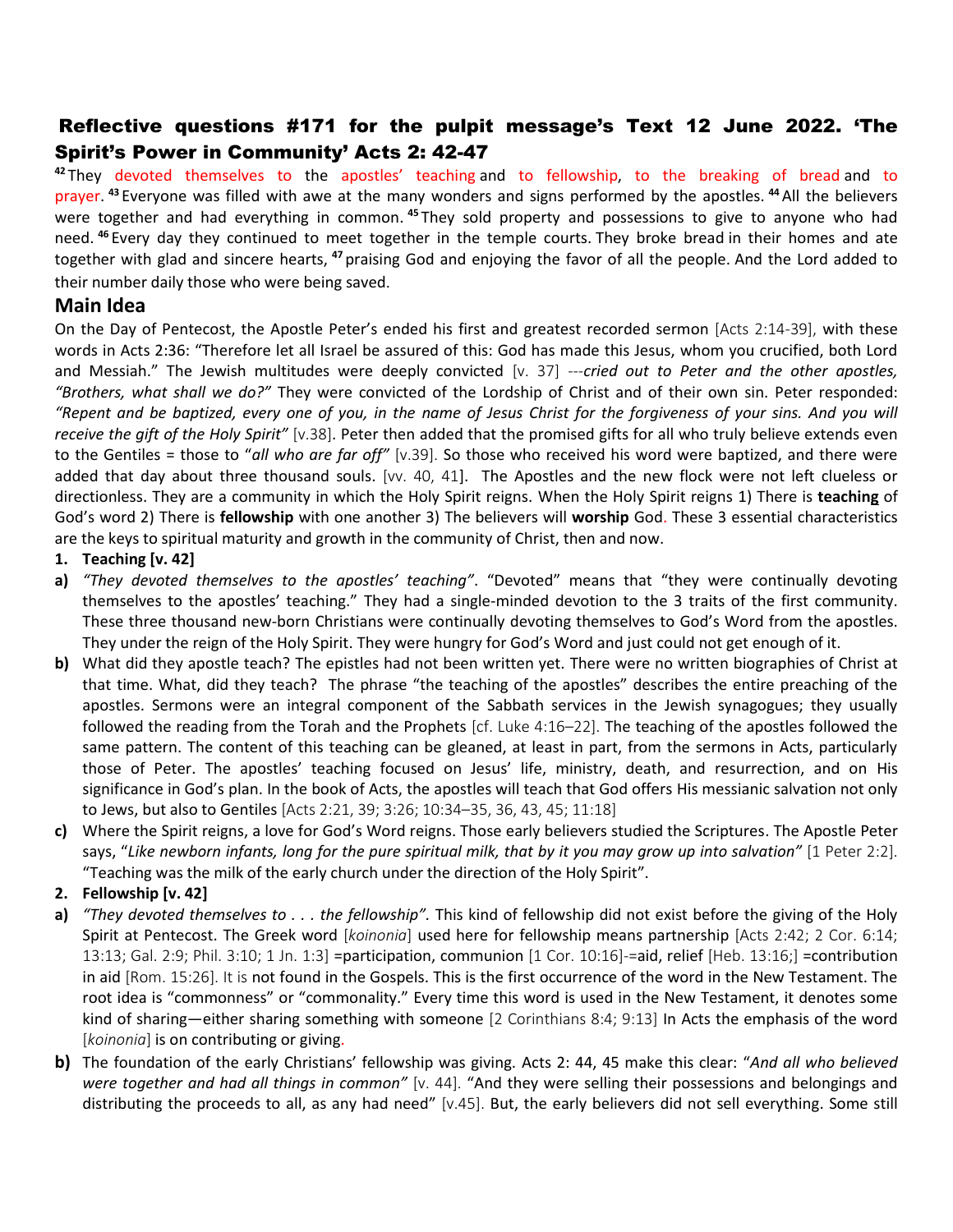had houses, as Acts 2: 46 indicates they still had homes: *"*[*They broke*] *bread in their homes."* Also, in Acts 5 Ananias and Sapphira owned property. The point is, the fellowship of the early church rested on a mutual generosity and sharing. Fellowship cost something in the early church. Fellowship is not just a sentimental feeling of oneness. It is not merely food and refreshment. Fellowship comes through giving. True fellowship costs! So many people never know the joys of Christian fellowship because they have never learned to give themselves away. The truth is, we will have fellowship only when we make it a practice to reach out to others and give something of ourselves [Hughes].

**c)** Furthermore, fellowship happens as we draw close to the Godhead. First John 1:3 says: "That which we have seen and heard we proclaim also to you, so that you too may have fellowship [koinonia] with us; and indeed, our fellowship [koinonia] is with the Father and with his Son Jesus Christ". When we experience fellowship [koinonia] with the Father and the Son, we draw closer to each other and enjoy fellowship [koinonia] with one another. 2 Corinthians 8: 4-5 records a beautiful example: The Macedonian church were begging for the privilege of participation [koinonia] in an offering, a contribution. Those particular believers were extremely poor, and yet they determined to practice fellowship [koinonia] by giving to others. How could they do it? It's is because "…They gave themselves first of all to the Lord, and then by the will of God they were able to give. That is fellowship [koinonia]. If you want to have fellowship? You must be a giver. When the Spirit reigns, God's people not only relate to the Word—they relate to one another in "koinonia" and sharing.

### **3. Worship [v. 42]**

- Their worship consisted of two things: a) "the breaking of bread and b) the prayers."
- **a)** The "breaking of bread" refers to the regular observance of the Lord's Supper. After their main meal ["agape feast" 1 Cor. 11:20–34i], they would take the remaining bread and wine and engage in celebrating the Holy Communion. They "[continually] devoted themselves" [v. 42] to this. Christ and His atoning work were constantly before them [symbolized in the bread and wine of the Holy Communion]---as they daily bring their hearts in solemn and joyous contemplation before the Lord.
- **b)** Another way they worshiped was through "prayers." The text most likely suggests specific prayers, probably both Jewish and Christian. The early believers suddenly saw the old formal prayers through new eyes and also, in their new joy, created new prayers for praise. When the Spirit reigns, the hearts of God's people move toward Him, and their relationship with Him deepens.
- **c)** Acts 2: 46 gives a beautiful picture of the worship in the early church: *"Every day they continued to meet together in the temple courts. They broke bread in their homes and ate together with glad and sincere hearts".* It was both formal and informal, in "the temple" and "in their homes". The communal meal could not be eaten on temple precincts, so they broke bread from house to house. The believers also had "glad and generous hearts." There were not only solemn testimonies and hymns, but also laughter! In the early church they were full of joy.

### **4. Evangelism became a natural outflow of the 3 things** [the teaching, the fellowship and prayer] **they did.**

*"And the Lord added to their number day by day those who were being saved"* [v. 47]. Where the Spirit reigns, believers relate to the world—with outreach & evangelism. As the Word went out, "Awe came upon every soul" [v. 43]—not just because "*many wonders and signs were being done through the apostles,"* but because everything worked together to bring a profound sense of God. This awe was not terror, but something like Isaiah experienced when he saw the holiness of God and cried, *"Woe is me! For I am lost; for I am a man of unclean lips"* [Isaiah 6:5]. Such a response is the deep reaction of a "frail, fallen being standing before the true God of love and righteousness" [Hughes]. In the early church there was a sense of holiness much like that which the children of Israel had when Moses came down from Mt. Sinai—awe in the presence of Almighty God. **"**Nothing would promote revival more than a sense of awe before our holy God coupled with a sense of our own unworthiness".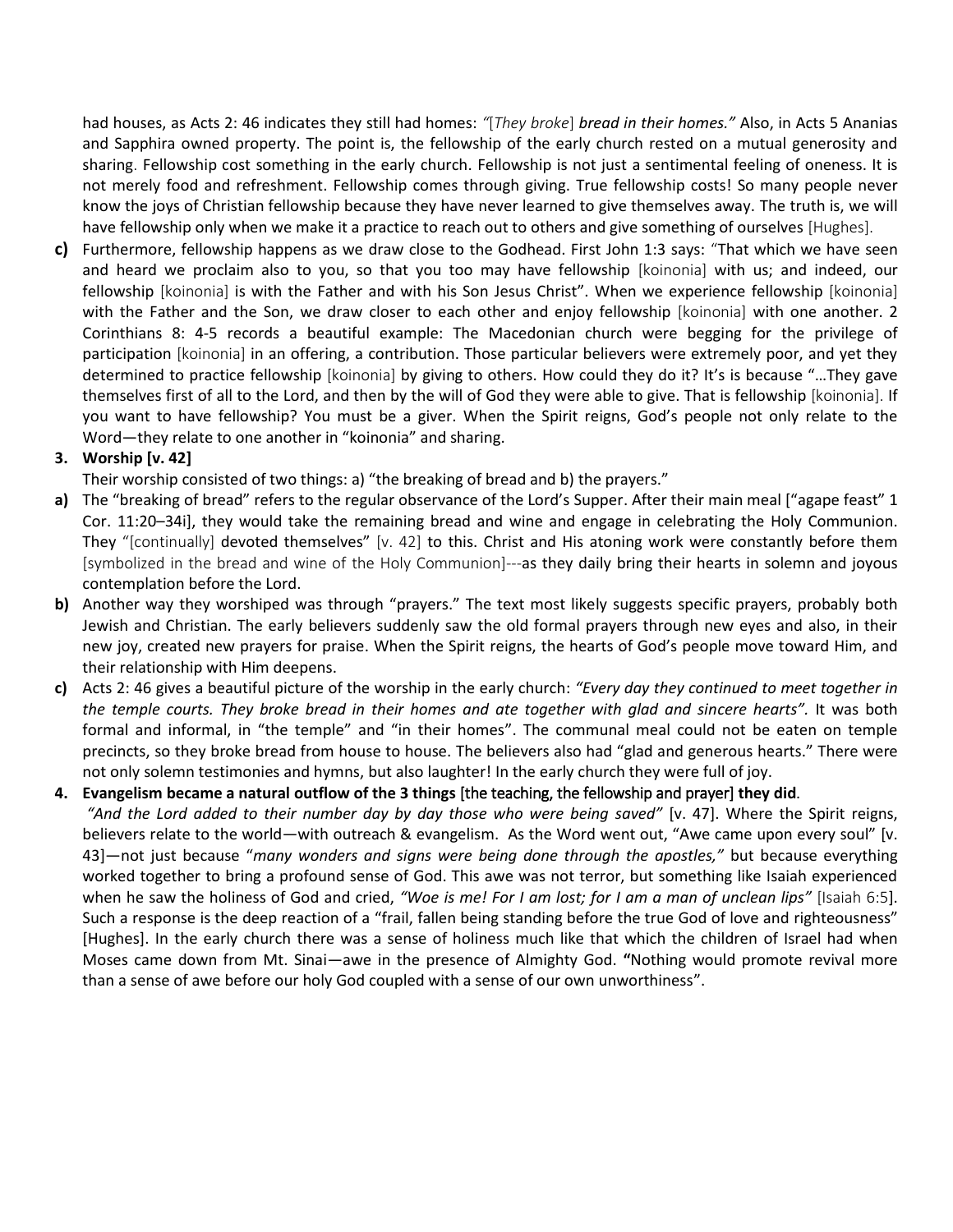# **Bible Discussion Questions**

| Q1             |     | a) What are the characteristics of a church which is under the reign of the Holy Spirit?                                                                                                                                                                                                                                                                                                               |
|----------------|-----|--------------------------------------------------------------------------------------------------------------------------------------------------------------------------------------------------------------------------------------------------------------------------------------------------------------------------------------------------------------------------------------------------------|
|                | b)  | God gave the church the gift of the Holy Spirit. The Spirit's arrival was audible, visible, and manifested<br>itself in an outward demonstration of inspired speech. The event of Pentecost meant that the gospel<br>was now able to reach the world through the power of the Spirit [D. Gould]<br>Why do you think that the outcome of a Spirit-led church is reaching out to the needy & evangelism? |
|                |     |                                                                                                                                                                                                                                                                                                                                                                                                        |
| Q <sub>2</sub> | a)  | How would you explain why the early Christians could attract others to Christ through their<br>authentically transformed lives?                                                                                                                                                                                                                                                                        |
|                | b)  | Looking at the 3 traits of the early church:                                                                                                                                                                                                                                                                                                                                                           |
|                | i)  | What is CCR's greatest strength?                                                                                                                                                                                                                                                                                                                                                                       |
|                | ii) | What is CCR's greatest weakness?                                                                                                                                                                                                                                                                                                                                                                       |
|                |     | iii) How do you think CCR can be more like the early church in evangelism?                                                                                                                                                                                                                                                                                                                             |
|                |     |                                                                                                                                                                                                                                                                                                                                                                                                        |
|                |     | iv) What changes do you need to make personally to be more like the early Christians?                                                                                                                                                                                                                                                                                                                  |
|                | v)  | How might you more fully devote yourself to the study of God's word and prayer?                                                                                                                                                                                                                                                                                                                        |
|                |     |                                                                                                                                                                                                                                                                                                                                                                                                        |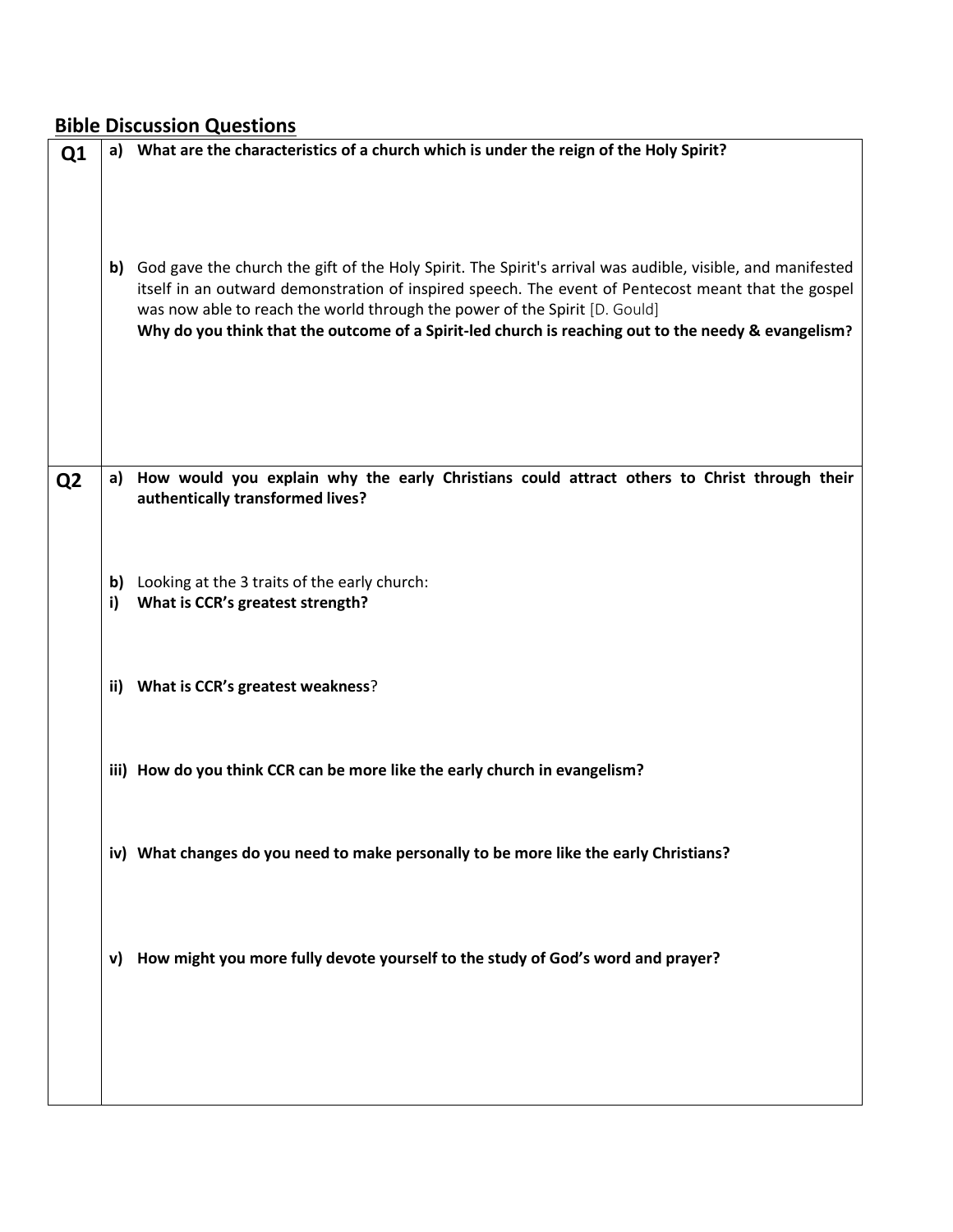## **Notes for Leaders/Those leading the Word**

## **Main Idea**

On the Day of Pentecost, the Apostle Peter's closed his first and greatest recorded sermon [Acts 2:14-39], with these words in Acts 2:36: "Therefore let all Israel be assured of this: God has made this Jesus, whom you crucified, both Lord and Messiah." The Jewish multitudes were deeply convicted [v. 37]: *When the people heard this, they were cut to the heart and said to Peter and the other apostles, "Brothers, what shall we do?"* They were convicted of the Lordship of Christ and of their own sin. They simply cried out, "Brothers, what shall we do?" Peter responded saying *""Repent and be baptized, every one of you, in the name of Jesus Christ for the forgiveness of your sins. And you will receive the gift of the Holy Spirit"* [v.38]. Peter then added that the promised gifts for all who truly believe extends even to the Gentiles, those to "*all who are far off—for all whom the Lord our God will call"* [v.39]. So those who received his word were baptized, and there were added that day about three thousand souls. [vv. 40, 41]. There is now added responsibilities for the apostles in shepherding the newly formed flock of "new-borns".

But the Apostles and the new flock were not left clueless or directionless. They are a community in which the Holy Spirit reigns. **What happens in the church where the Spirit reigns?** 1) There is **teaching** of God's word: The believers will relate to the God's word. 2) There is **fellowship** with one another [koinonia] 3) The believers will relate to God in **worship** of God. These believers were the new people of God, who were committed to the Lord Jesus Christ. These 3 essential characteristics are the keys to spiritual maturity and growth in the community, then and now.

#### **1. Teaching [v. 42]**

- **a)** *"They devoted themselves to the apostles' teaching"*. "Devoted" [προσκαρτερέω=proskartereō]= to persist; to be intently engaged in, attend constantly to [Acts 1:14; 2:42; Rom. 13:6]. This verse literally says, "They were continually devoting themselves to the apostles' teaching." It is very important that we note that they were "continually devoting" to the apostle's teaching. Because it governs the other characteristics of this community of believers where the Spirit reigns. They had a steadfast and single-minded devotion to the 3 traits of the first community. They have a continual devotion to their task. These three thousand early and new-born Christians were continually devoting themselves to God's Word as it came from the apostles. There were only twelve of them. They must be hard pressed. These new Christians, under the reign of the Holy Spirit, were hungry for God's Word. They just could not get enough of it.
- **b)** What did they apostle teach? The epistles? The epistles had not been written yet. The Gospels? There were no written biographies of Christ at that time. What, then, did they teach? The phrase "the teaching of the apostles" describes the entire preaching of the apostles. Sermons were an integral component of the Sabbath services in the Jewish synagogues; they usually followed the reading from the Torah and the Prophets and were often related to the latter [cf. Luke 4:16–22]. The teaching of the apostles followed the same pattern. The content of this teaching can be gleaned, at least in part, from the sermons in Acts, particularly those of Peter. The apostles' teaching focused on Jesus' life, ministry, death, and resurrection, and on His significance in God's plan [Dunn]. As Acts continues, the apostles will teach that God offers His messianic salvation not only to Jews, for whom there is now no other way to salvation open, but also to Gentiles [Acts 2:21, 39; 3:26; 10:34–35, 36, 43, 45; 11:18: Eckhard].
- **c)** Where the Spirit reigns, a love for God's Word reigns. Those early believers studied the Scriptures—God's communication to them. The backbone of a healthy Christian life is the teaching of God's word. Peter says, "Like newborn infants, long for the pure spiritual milk, that by it you may grow up into salvation" [1 Peter 2:2]. Teaching was the milk of the early church under the direction of the Holy Spirit. When the Spirit reigns, God's people continually devote themselves to the study of his Word. But more than a "Bible-believing church" we are to be a "Bible-living church" [Richard Wurmbrand].

### **2. Fellowship [v. 42]**

**a)** *"They devoted themselves to . . . the fellowship".* This kind of fellowship did not exist before the giving of the Holy Spirit at Pentecost. The Greek word used here =κοινωνία =koinonia] = fellowship, partnership [Acts 2:42; 2 Cor. 6:14;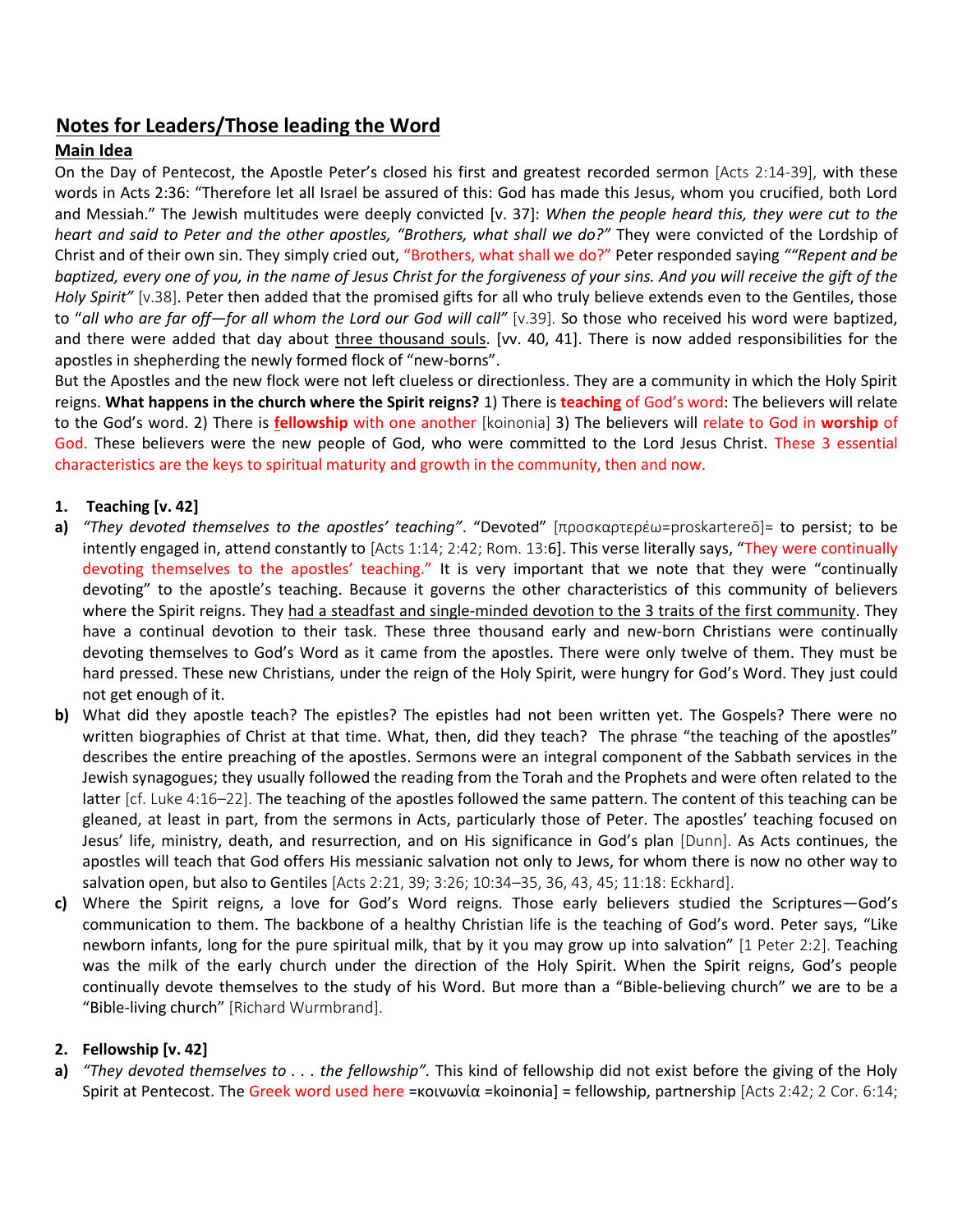13:13; Gal. 2:9; Phil. 3:10; 1 Jn. 1:3] =participation, communion [1 Cor. 10:16]-=aid, relief [Heb. 13:16;] =contribution in aid [Rom. 15:26] ---is not found in the Gospels. This is the first occurrence of the word in the New Testament. The root idea is "commonness" or "commonality." New Testament Greek is called koine Greek because it was the common Greek of the day—the street language of the people. Every time this word is used in the New Testament, it denotes some kind of sharing—either sharing something with someone [2 Corinthians 8:4; 9:13 ---where it means an offering, collection, or contribution] or sharing in something someone else is experiencing. Here in Acts the emphasis of the word is on contributing or giving.

- b) The foundation of the early Christians' fellowship was giving. Verses 44, 45 make this clear: "And all who believed were together and had all things in common" [v. 44. Greek=κοινός =koinos]. "And they were selling their possessions and belongings and distributing the proceeds to all, as any had need" [v.45]. The early believers did not sell everything. Some still had houses, as verse 46 indicates: *"*[*They broke*] *bread in their homes."* Also, in Acts 5 Ananias and Sapphira owned property. The point is, the fellowship of the early church rested on a mutual generosity and sharing. Fellowship cost something in the early church. Fellowship is not just a sentimental feeling of oneness. It is not food and refreshment. Fellowship comes through giving. True fellowship costs! So many people never know the joys of Christian fellowship because they have never learned to give themselves away. They visit a church or small study group with an eye only for their own needs [hardly aware of others] and go away saying, "There is no fellowship there." The truth is, we will have fellowship only when we make it a practice to reach out to others and give something of ourselves [Hughes] Thus fellowship is a work of the Holy Spirit in the life o the community [2 Cor 13:14: *"The grace of the Lord Jesus Christ and the love of God and the fellowship [koinonia] of the Holy Spirit be with you all"*].
- **c)** Furthermore, fellowship happens as we draw close to the Godhead. First John 1:3 says: "That which we have seen and heard we proclaim also to you, so that you too may have fellowship [koinonia] with us; and indeed, our fellowship [koinonia] is with the Father and with his Son Jesus Christ". When we experience fellowship [koinonia] with the Father and the Son, we draw closer to each other and enjoy fellowship [koinonia] with one another. I think the most beautiful illustration of this in the Bible is found in 2 Corinthians 8: 4-5: The Macedonian church were begging for the privilege of participation [koinonia] in an offering, a contribution. Those particular believers were extremely poor, and yet they determined to practice fellowship [koinonia] by giving to others. Why so? Because "…They gave themselves first of all to the Lord, and then by the will of God also to us. That is fellowship [koinonia]. If you want to have fellowship? You must be a giver. When the Spirit reigns, God's people not only relate to the Word—they relate to one another in koinonia and sharing.

#### **3. Worship [v. 42]**

Their worship consisted of two things: a) "the breaking of bread and b) the prayers."

- **a)** The "breaking of bread" refers to the regular observance of the Lord's Supper. After their main meal they would take the remaining bread and wine and engage in celebrating the Holy Communion. They "[continually] devoted themselves" [v. 42] to this. Christ and His atoning work were constantly before them, daily bringing their hearts in solemn and joyous contemplation before the Lord.
- **b)** Another way they worshiped was through "prayers." The text most likely suggests specific prayers, probably both Jewish and Christian. The early believers suddenly saw the old formal prayers through new eyes and also, in their new joy, created new prayers for praise. When the Spirit reigns, the hearts of God's people move toward Him, and their relationship with Him deepens.
- **c)** Acts 2: 46 gives a beautiful picture of the worship in the early church: "Every day they continued to meet together in the temple courts. They broke bread in their homes and ate together with glad and sincere hearts". It was both formal and informal, in "the temple" and "in their homes." The communal meal could not be eaten on temple precincts, so they broke bread from house to house. The believers also had "glad and generous hearts." "Glad" means "exulting gladness" [T. Walker]. There were not only solemn testimonies and hymns, but also laughter! In the early church they were full of joy.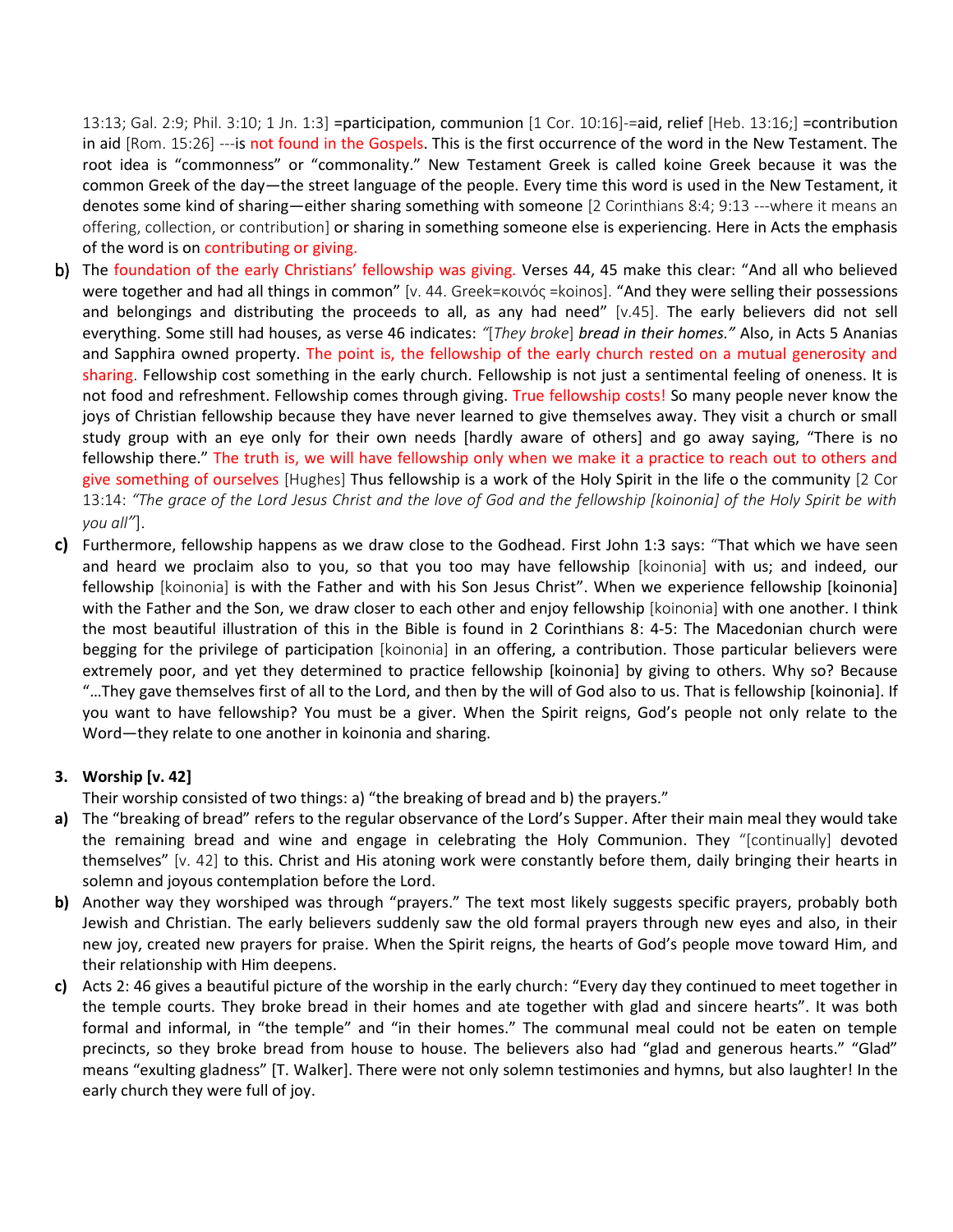### **4. Evangelism: the outflow of the 3 things they did [the teaching, the fellowship and prayer]**

*"And the Lord added to their number day by day those who were being saved"* [v. 47].

What happens in the church where the Spirit reigns? Where the Spirit reigns, believers relate to the Word—teaching. Where the Spirit reigns, believers relate to each other—fellowship=koinonia. Where the Spirit reigns, believers relate to God—worship. Where the Spirit reigns, believers relate to the world—outreach & evangelism. That is what God did for the 3,000 and what he wanted them to do for Him. As the Word went out, "Awe came upon every soul" [v. 43]—not just because "many wonders and signs were being done through the apostles," but because everything worked together to bring a profound sense of God. This awe was not terror, but something like Isaiah experienced when he saw the holiness of God and cried, "Woe is me! For I am lost; for I am a man of unclean lips" (Isaiah 6:5). Such a response is the deep reaction of a "frail, fallen being standing before the true God of love and righteousness" [Hughes]. In the early church there was a sense of holiness much like that which the children of Israel had when Moses came down from Mt. Sinai—awe in the presence of Almighty God. **"**Nothing would promote revival more than a sense of awe before our holy God coupled with a sense of our own unworthiness".

## **Bible Discussion Questions**

| Q <sub>1</sub> |    | a) What are the characteristics of a church which is under the reign of the Holy Spirit?                                                                                                                                                                                                                                                                                                               |
|----------------|----|--------------------------------------------------------------------------------------------------------------------------------------------------------------------------------------------------------------------------------------------------------------------------------------------------------------------------------------------------------------------------------------------------------|
|                | b) | God gave the church the gift of the Holy Spirit. The Spirit's arrival was audible, visible, and manifested<br>itself in an outward demonstration of inspired speech. The event of Pentecost meant that the gospel<br>was now able to reach the world through the power of the Spirit [D. Gould]<br>Why do you think that the outcome of a Spirit-led church is reaching out to the needy & evangelism? |
|                |    | <b>Suggested answers/pointers</b>                                                                                                                                                                                                                                                                                                                                                                      |
|                | a) | 1) There is teaching of God's word: The believers will relate to the God's word. 2) There is fellowship<br>with one another [koinonia] 3) The believers will relate to God in worship of God.<br>The natural outflow would be that the believers will relate to the world by supporting those who were<br>needy & in evangelism.                                                                       |
|                | b) | <b>See NOTES</b>                                                                                                                                                                                                                                                                                                                                                                                       |